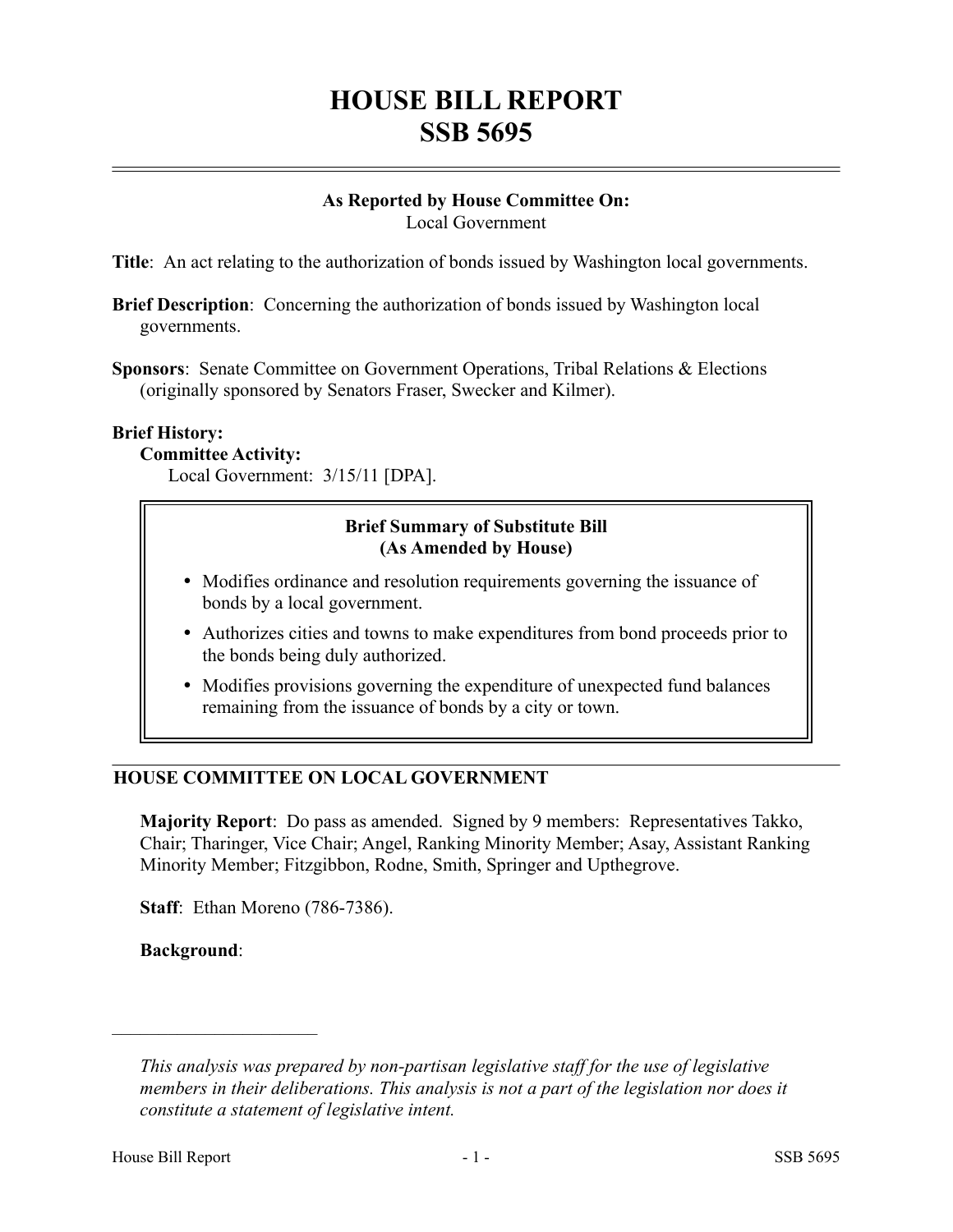Subject to statutory requirements, local governments, a term that includes counties, cities, and special purpose districts, are authorized to incur general indebtedness and to issue bonds for financing activities and purposes determined by the local government. A local government that is authorized and elects to issue bonds must determine specific provisions pertaining to the bonds, including the issue amount, terms, conditions, interest rate or rates, and other issuance details.

City use limitations for bond proceeds specify that moneys received from the sale of bonds or warrants may only be used for the purpose for which they were issued. Additionally, no expenditure of the proceeds may be made for that purpose until the bonds have been duly authorized.

If any unexpended fund balance remains from the proceeds after the accomplishment of the purpose for which they were issued, the remaining funds must be used for the redemption of the bond or warrant indebtedness. If a city or town budget contains an expenditure program to be financed from a bond issue that has not been authorized, the city or town is prohibited from making or incurring a related expenditure until the bonds have been duly authorized.

–––––––––––––––––––––––––––––––––

#### **Summary of Amended Bill**:

If an ordinance or resolution approving the issuance of bonds authorizes an officer or employee of the local government to serve as its designated representative and to accept, on behalf of the local government, an offer to purchase those bonds, the acceptance of the offer by the representative must be consistent with the terms of the ordinance or resolution. Additionally, a county that designates a representative for bond-related purposes must do so in a manner that is consistent with its adopted debt policy.

The ordinance or resolution approving the issuance of bonds must establish specific provisions related to the bonds, including the issue amount, date or dates, denominations, and other terms and conditions considered appropriate by the issuing local government.

City use limitations for bond proceeds are modified to allow expenditures of bond proceeds prior to the bonds being duly authorized. Additionally, if any unexpended fund balance remains from the proceeds after the accomplishment of the purpose for which they were issued, the remaining funds must be used for principal of or interest on the indebtedness, consistent with applicable federal tax law.

If a city or town budget contains an expenditure program to be partially or wholly financed from a bond issue that has not been authorized, the city or town is authorized to make or incur expenditures of amounts anticipated to be reimbursed with the proceeds from the issuance and sale of the bonds, consistent with any applicable federal tax law requirements.

A general indemnification clause is included. All bonds previously issued and any reimbursement previously made with bond proceeds by a local government that are consistent with specified provisions are validated, ratified, and confirmed.